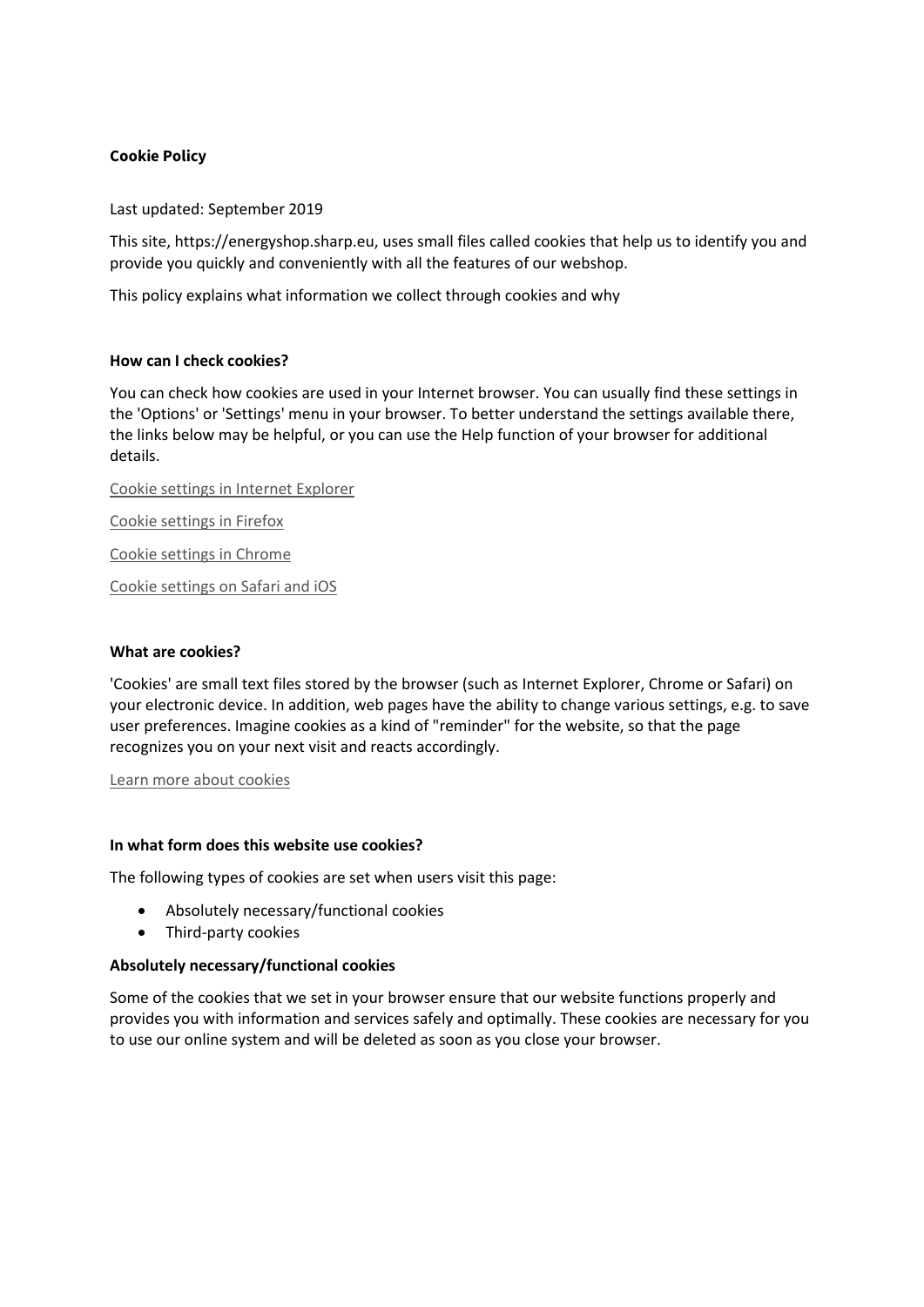## **Session handling**

A session cookie is required in order to track your progress on our website. It is important to keep all the information you have provided on our website or the paths you have taken on our website. Without this cookie, every page you visit would treat you as a completely new visitor. You cannot be personally identified through this cookie, nor is it associated with any other information that we store about you.

## **Load balancing**

We use more than one server to offer our website. You will be assigned to one of these various servers when you visit our web page. This cookie is required to track which server you are in contact with so that we can provide you with a consistent user experience and so that the website remembers the information you have entered. You cannot be personally identified through this cookie, nor is it associated with any other information that we store about you.

### **Registration and login**

Certain services or sections of our website require registration or login. This requires certain cookies.

# **Third-party cookies**

On certain sub-pages, our website uses functions derived from third-party applications or software. In these cases, these organizations can also place their own, anonymous cookies. They do this to monitor the success of their applications or to personalize the application for you. Due to the way these cookies work, our website cannot access these cookies, nor can the other organization access the information in cookies we use on our website. Here are some specific examples:

# **Watching embedded YouTube videos**

We use a plug-in from YouTube (the service belonging to Google) to play videos on some of our subpages. In this case, Google/YouTube uses cookies. Some of these cookies make the video player work properly, others serve as a reminder of user preferences, and some capture user behavior. Information about how you use our website, including the IP address, may be transmitted to Google and stored on servers in the United States of America. You cannot be personally identified through this cookie, unless you are logged in to Google, then the cookie will be linked to your Google Account.